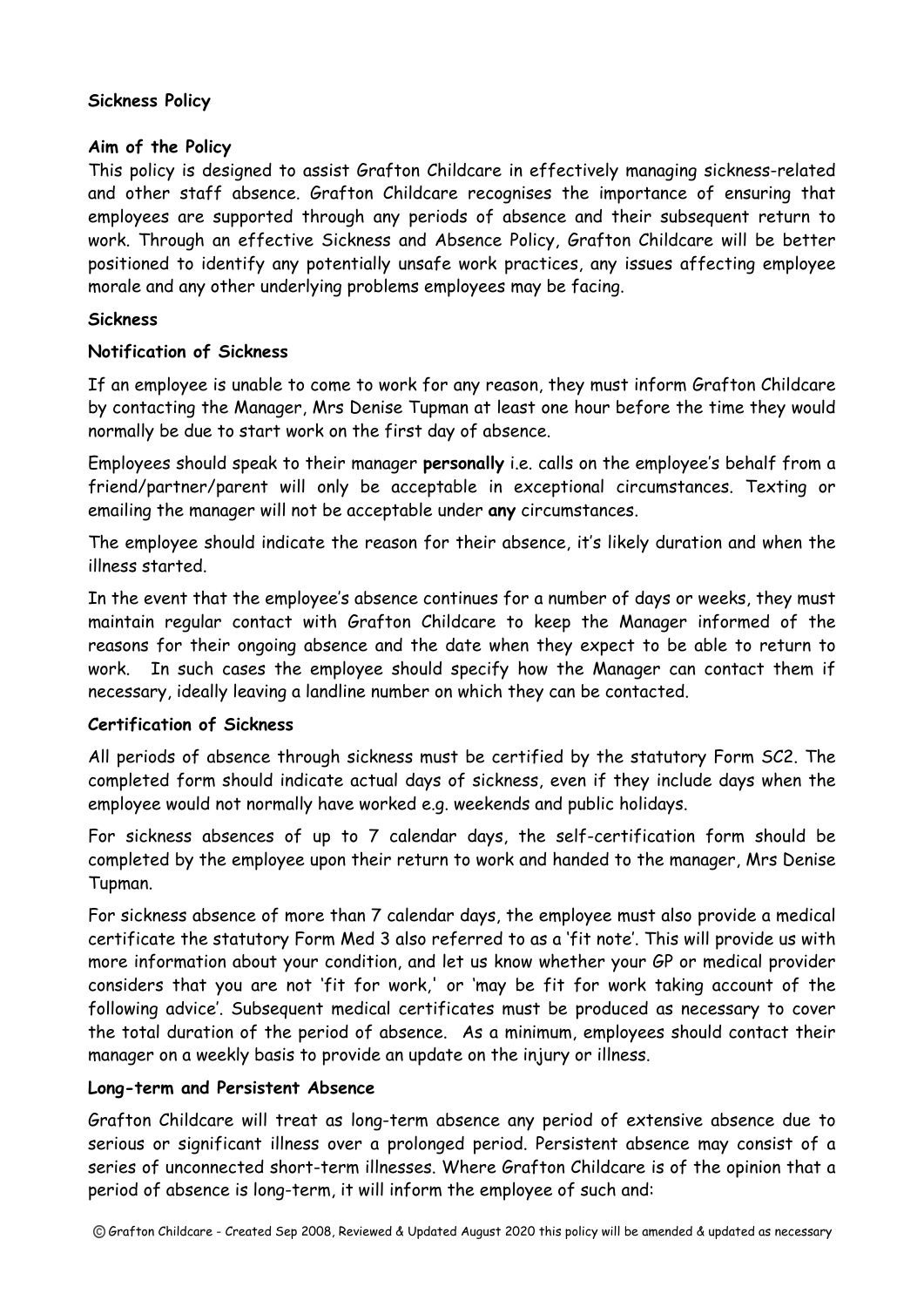- 1. require that the employee keep in regular contact with Grafton Childcare, at such intervals as agreed between Grafton Childcare and the employee; and
- 2. ensure that the employee is kept informed as to any possible threat to their employment.

Grafton Childcare reserves the right to request a home visit where the illness is longterm. The purpose of the visit will be to discuss possibilities for a return to work and to discover whether Grafton Childcare can assist in facilitating this.

Grafton Childcare will treat as persistent absence a series of unconnected short-term illnesses.

It may be necessary in incidences of long-term or persistent absence to treat the matter as an issue of capability or conduct. In such circumstances Grafton Childcare will:

- 3. investigate the absence through "Return to Work Interviews" and the obtaining of medical reports;
- 4. set time limits on the assessment of the employee and keep him or her informed of such;
- 5. consider adjustments to the job in order to facilitate a return to work or to allow the employee to do their job more easily, for example the implementation of flexible working arrangements;
- 6. consider whether the illness amounts to a disability. Where it is found to do so the employee shall fall under the scope of Grafton Childcare's <Equal Opportunities and Diversity Policy and Grafton Childcare shall make such reasonable adjustments as are necessary; and
- 7. keep the employee informed in all the circumstance of any threat to their employment.

Where Grafton Childcare requires medical reports relating to an absence it will either:

- 8. request that the employee undergo an independent medical examination with the Occupational Health Service; or
- 9. obtain a report from the employee's doctor and/or the Fit for Work assessment service, subject to employee consent.

In either case the employee may refuse to attend or refuse to consent to the release of a medical report, or request that corrections are made. Employees are reminded however that any decision regarding their future which could result in dismissal will be taken on the basis of the information available to Grafton Childcare.

Grafton Childcare will hold all medical reports and related information obtained as private and confidential.

Grafton Childcare stresses that dismissal will only ever be taken as a last resort. Where however the absence is found to be a matter of misconduct, the employee will be subject to Grafton Childcare's Disciplinary Procedure.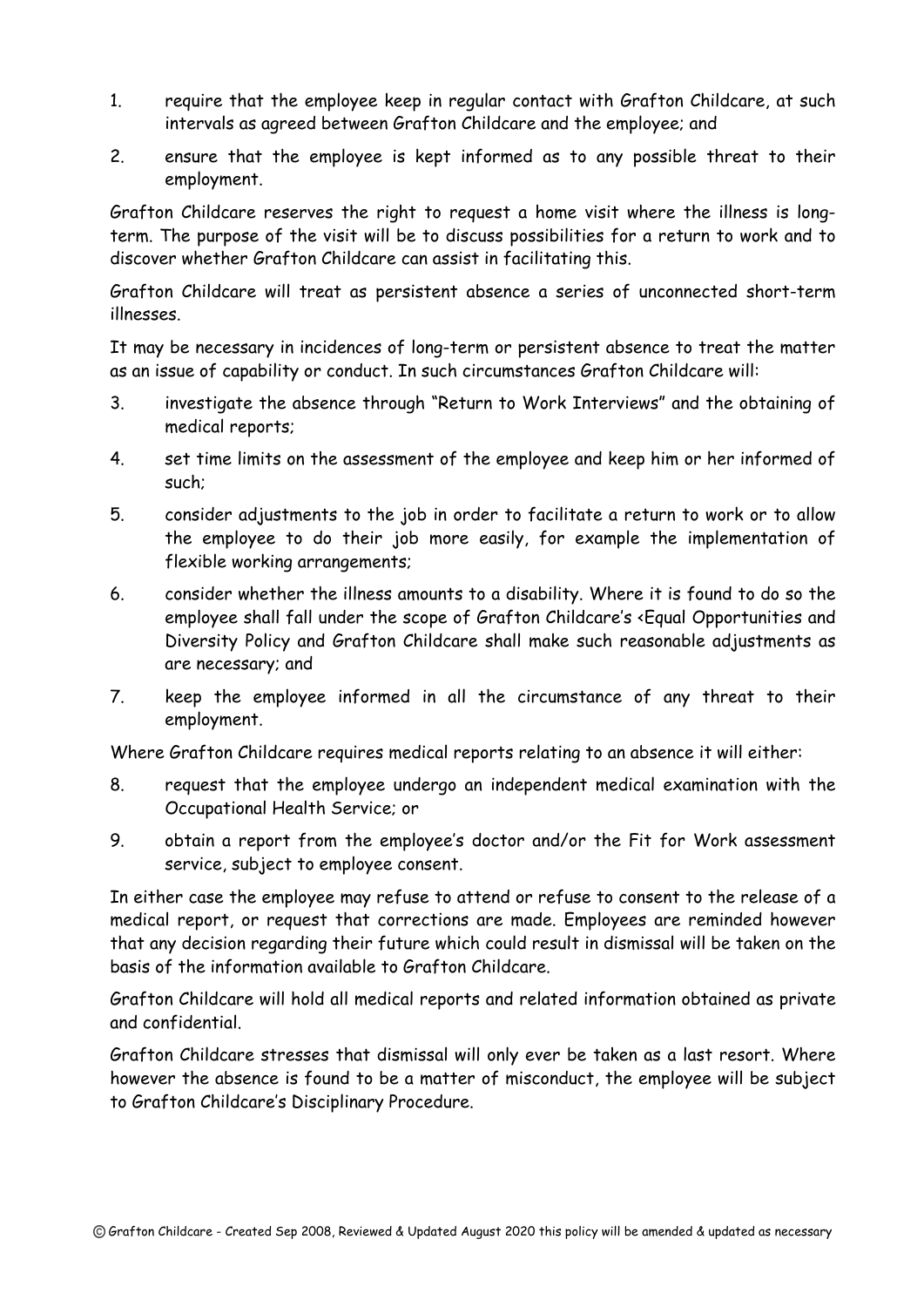# **Sickness Which Occurs Whilst the Employee is on Holiday**

Where an employee is incapacitated through sickness or injury during any period of prebooked holiday (whether in whole or in part), Grafton Childcare will, subject to the correct notification and certification, allow the employee to transfer to sick leave and take replacement holiday at a later date. This policy is subject to the following conditions, which will be strictly applied:

- 10. The total period of incapacity must be fully certificated by a qualified medical practitioner;
- 11. The employee must contact the Manager, Mrs Denise Tupman (in person and by telephone if possible) as soon as they know that there will be a period of incapacity during the holiday; and
- 12. The employee must confirm in writing to the Manager, Mrs Denise Tupman no later than 5 days after returning to work how much of the holiday period was affected by sickness or injury and the amount of leave that the employee wishes to take at another time.

Any requests for replacement holiday must be made in accordance with the Grafton Childcare's holiday policy and the employee should try to take the replacement holiday in the holiday year in which it was accrued. Where this is not possible, Grafton Childcare will allow the employee to carry forward the leave into the next holiday year.

Grafton Childcare may require the employee to take all or part of their replacement holiday on particular days to be specified by Grafton Childcare.

#### **Return to Work Interviews**

Grafton Childcare shall decide, after any absence due to sickness, whether the employee is required to attend a return to work interview with their manager in order to:

- ensure the employee's fitness to return to work;
- agree any necessary actions required to facilitate the employee's return to work;
- ensure the proper certificates (e.g. Fit Note or Fit for Work return-to-work plan) have been completed/obtained in respect of the entire period of absence; and
- discuss any problems that may exist.

At the return to work interview, employees may be set reasonable targets and time limits for an improvement in attendance. A failure to improve may result in disciplinary action.

# **Sick Pay**

# **Statutory Sick Pay ("SSP")**

In order to be eligible for SSP, employees must be ill for four days or longer (this can include weekends and bank holidays), and must have average weekly earnings equal to or more than the lower earnings limit. Please see relevant government websites such Gov.uk for details of the current lower earnings limit.

Employees must use the statutory Form SC2 to provide Grafton Childcare with details of their illness.

The present weekly SSP rate can be found on relevant government websites such as Gov.uk

Grafton Childcare will record all details of SSP payments made to employees using Statutory © Grafton Childcare - Created Sep 2008, Reviewed & Updated August 2020 this policy will be amended & updated as necessary